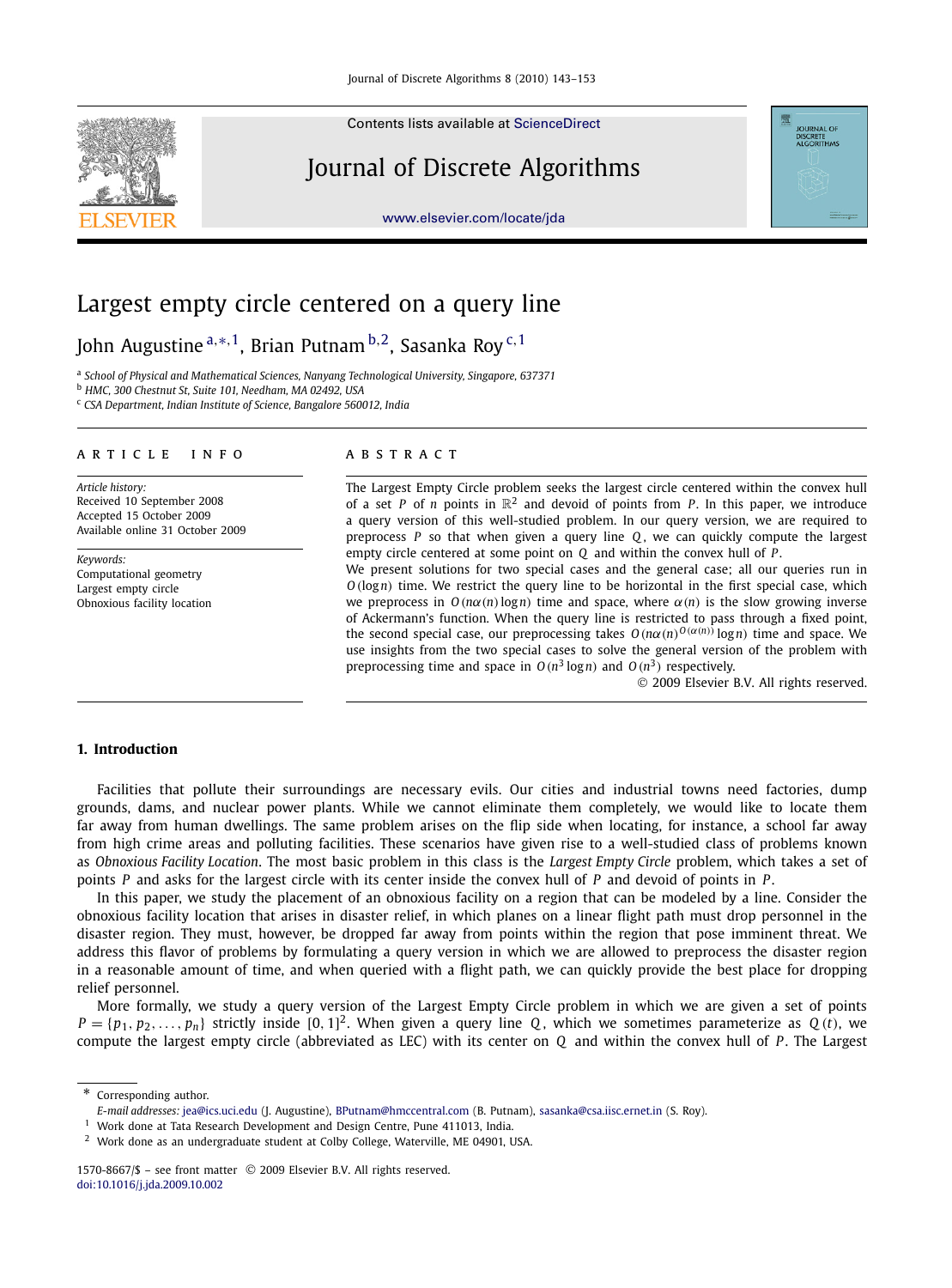<span id="page-1-0"></span>Empty Circle problem can have multiple solutions, but conventionally requires us to report only one solution. The query version we study can also lead to multiple solutions, so we keep the convention and limit our requirement to *one* empty circle with the largest possible radius. For ease of treatment, we simply call this *the* largest empty circle.

The Largest Empty Circle problem was first studied in the late 70s and early eighties. Toussaint [\[13\]](#page-10-0) gave an *O*(*n* log*n*) result and showed that it can be extended to the case where the center is constrained to lie within a convex polygon. Bose and Wang [\[3\]](#page-10-0) have shown that *O*(*n* log*n*) time suffices even when the center is to be constrained within a simple polygon. Chew and Drysdale [\[5\]](#page-10-0) studied the problem when the Voronoi diagram and convex hull are given as part of the input. They showed that the LEC can be computed in *O*(*n*) time. The query structure we consider, i.e., requiring the center of the circle to be on a query line, is not new either. For instance, Bose et al. [\[2\]](#page-10-0) provide the *smallest enclosing circle* in *O*(*n* log*n*) preprocessing time, *O*(*n*) space and *O*(log*n*) query time. For more information on obnoxious facility location problems, the reader is referred to the survey by Paola [\[4\].](#page-10-0)

In this paper, we present solutions for two special cases and the general case. It is well known for the classical Largest Empty Circle problem that the center of the LEC will either lie on a Voronoi edge or the convex hull. In Lemma 2.1, we show that this is true even when given a query line, implying that the center is at an intersection of the query line with either a Voronoi edge or the convex hull. A query line can intersect up to  $O(n)$  Voronoi edges implying that trivial queries based on this insight alone will not suffice in achieving sub-linear query times. The key insight that is novel to this paper is the construction of a 3D structure consisting of hyperbolic arcs such that when the query line is dropped from  $z = +\infty$ , the point at which it lands on the structure defines the center of the LEC. The three cases differ in the way we modify the structure so that we can, in *O*(log*n*) time for all cases, compute the landing point (and hence the center of the LEC). This entails finding the upper envelope of a set of functions for which we appeal to the concept of Davenport–Schinzel sequences [\[6,9,12\].](#page-10-0)

In the first special case, we restrict the query line to be horizontal, i.e., of the form  $y = y_c$ , where  $y_c \in [0, 1]$  is a constant. We preprocess it in  $O(n\alpha(n)\log n)$  time and space, where  $\alpha(n)$  is the slow growing inverse of Ackermann's function. When the query line is restricted to pass through a fixed point, the second special case, our preprocessing takes  $O(n\alpha(n)^{O(\alpha(n))} \log n)$  time and space. In both cases, we project the 3D structure consisting of hyperbolic arcs to a 2D plane so that we can find the landing point.

For the general case, we assume without loss of generality that the query line intersects the *x*-axis. In addition, we assume that for any fixed query line, there are at most 3 LECs and consider more than three occurrences to be degenerate. In Section [5](#page-6-0) we describe how this degeneracy can be detected and removed. In [Lemma 4.1,](#page-5-0) we show that the *x*-axis can be divided into  $O(n^3)$  intervals such that each is an instance of the "query line through a point" case. This easily leads to an  $O(n^4\alpha(n)^{O(\alpha(n))}\log n)$  time algorithm, but we use persistent data structures [\[8\]](#page-10-0) to reduce the preprocessing time to  $O(n^3 \log n)$  with the data structure taking  $O(n^3)$  space.

The paper is organized as follows. In Section 2, we provide some initial insights and a high-level framework for solving all cases. In Section [3,](#page-3-0) we consider the special case in which the query line is guaranteed to be horizontal. The second special case in which the query line goes through a fixed point is addressed in Section [4.](#page-4-0) Finally, we provide the solution for the general case, i.e., arbitrary query lines, in Section [5.](#page-6-0)

# **2. Characteristics of the solution**

It has been known that the center of the LEC lies either on a Voronoi edge or the convex hull of the points in *P* [\[11,13\].](#page-10-0) This notion holds true in our situation also and is captured in Lemma 2.1. Its proof follows in a straightforward manner from earlier literature and hence, we omit it in this treatment. Note that since we require the center of the LEC to lie within the convex hull, we only consider portions of the Voronoi edges within the convex hull.

**Lemma 2.1.** *The center of the LEC centered on the query line Q will be the intersection point of Q either with a Voronoi edge or the convex hull.*

Lemma 2.1 leads us to the straightforward algorithm of checking all intersections of *Q* with the Voronoi edges and the convex hull edges. The convex hull intersections cannot be ignored because in some cases, such as the instance shown in [Fig. 1,](#page-2-0) the query line misses all the Voronoi edges inside the convex hull. Note that the convex hull (and the Voronoi diagram) can be constructed during preprocessing in *O*(*n* log*n*) time.

In the preprocessing step, as a consequence of Lemma 2.1, we consider the Voronoi edges and the convex hull as shown in [Fig. 2.](#page-2-0) More precisely, we don't consider the Voronoi edges in full, but rather only those segments that are encompassed by the convex hull. For the sake of convenience, we use the generic term, Voronoi edges, to refer to these internal segments. Additionally, we break the convex hull into segments delimited by points in *P* that are on the convex hull *and* the points where the Voronoi edges intersect the convex hull. To illustrate, the convex hull in [Fig. 2](#page-2-0) is broken into 19 segments. Note that the number of such segments will be  $O(n)$ . For the sake of uniformity, we treat all the  $O(n)$ convex hull segments and the  $O(n)$  Voronoi edges as a single set *E*. Let  $n \in O(n)$  be the cardinality of *E*. We construct a 3D structure  $H = \{h_1, h_2, \ldots, h_n\}$ , where each  $h_j$  is a hyperbolic arc corresponding to an  $e_j \in E$ . The hyperbolic arcs are subsequently transformed in a manner that will allow us to query in *O*(log*n*) time. Algorithm 1 gives us a high-level framework for preprocessing *P* . While the creation of *H* (line number 2 of Algorithm 1) is common to all versions of the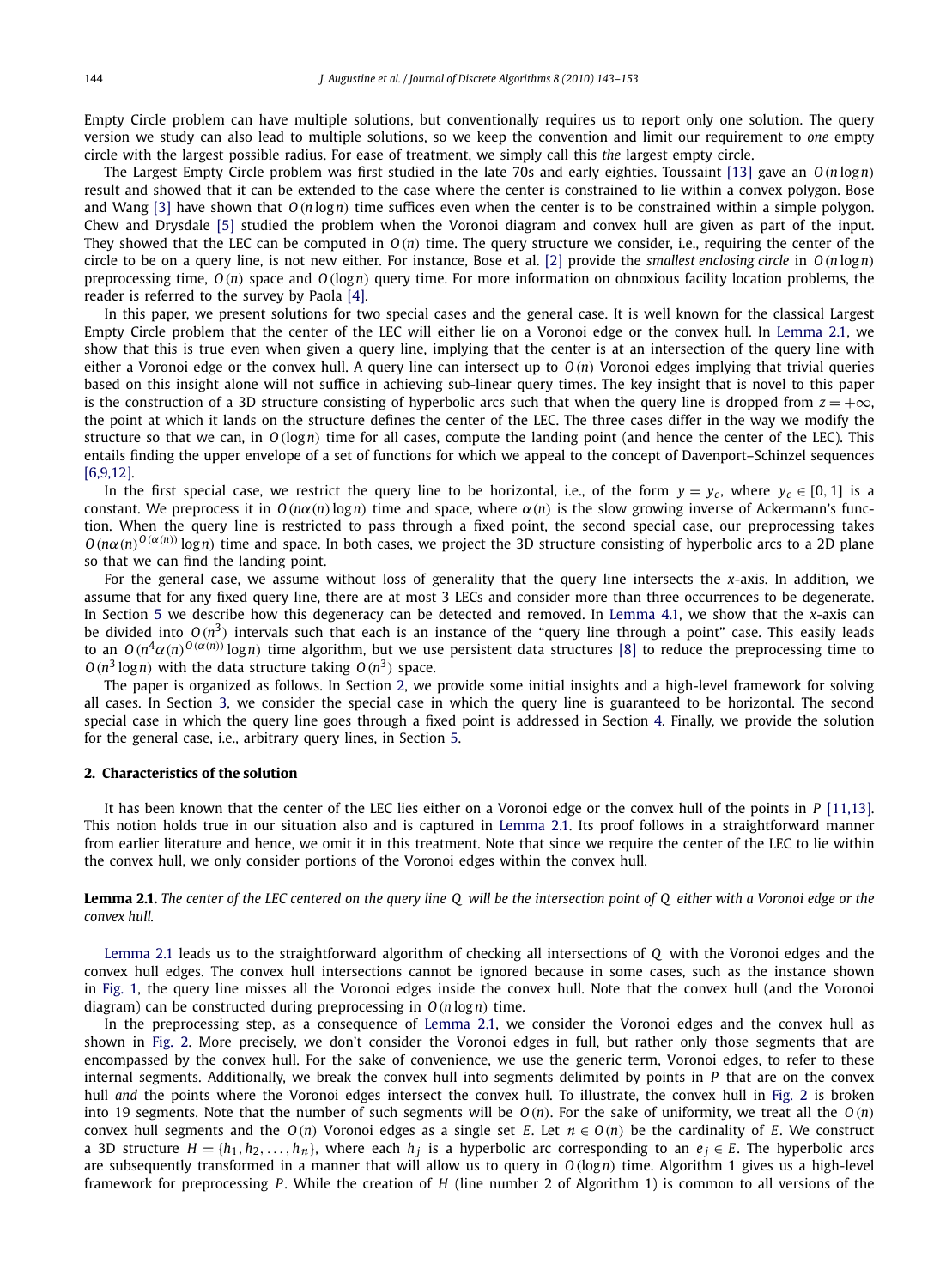<span id="page-2-0"></span>

**Fig. 1.** The query line *Q* missing all Voronoi edges inside the convex hull. The intersections of *Q* with the convex hull are candidates for the center of the LEC.



Fig. 2. The convex hull and the internal segments of the Voronoi edges of a set of points.

problem that we study, the manner in which the structure is transformed to a form that can be queried (line number 3 of Algorithm 1) is quite different for each version and is progressively more complicated. We explain the construction of *H* in this section and defer the description of the transformations to later sections.

**Algorithm 1** Framework for preprocessing *P* for all cases.

- 1: Construct *E* consisting of the convex hull segments and the internal Voronoi edges for *P*.
- 2: Construct the 3D structure *H* consisting of hyperbolic arcs. This is outlined subsequently in Section [2](#page-1-0) and illustrated in [Fig. 3.](#page-3-0)
- 3: Process *H* so that the landing point of the query line dropped from  $z = +\infty$  can be computed quickly.

For each Voronoi edge  $e_j \in E$ , we now describe how and why we construct a corresponding hyperbolic arc  $h_j$  directly above it as shown in [Fig. 3.](#page-3-0) Let  $p_1$  and  $p_2$  be the two points that induce  $e_j$ . For convenience, we consider  $e_j(t)$  to be the parameterized representation of the point  $(x_t, y_t)$  on  $e_j$  that is *t* units from the intersection of the line segment  $p_1 p_2$  and the (possibly extended) Voronoi edge  $e_j$ . Intuitively, each point  $(x_t, y_t, z_t)$  of the hyperbolic arc  $h_j$  is the elevation of the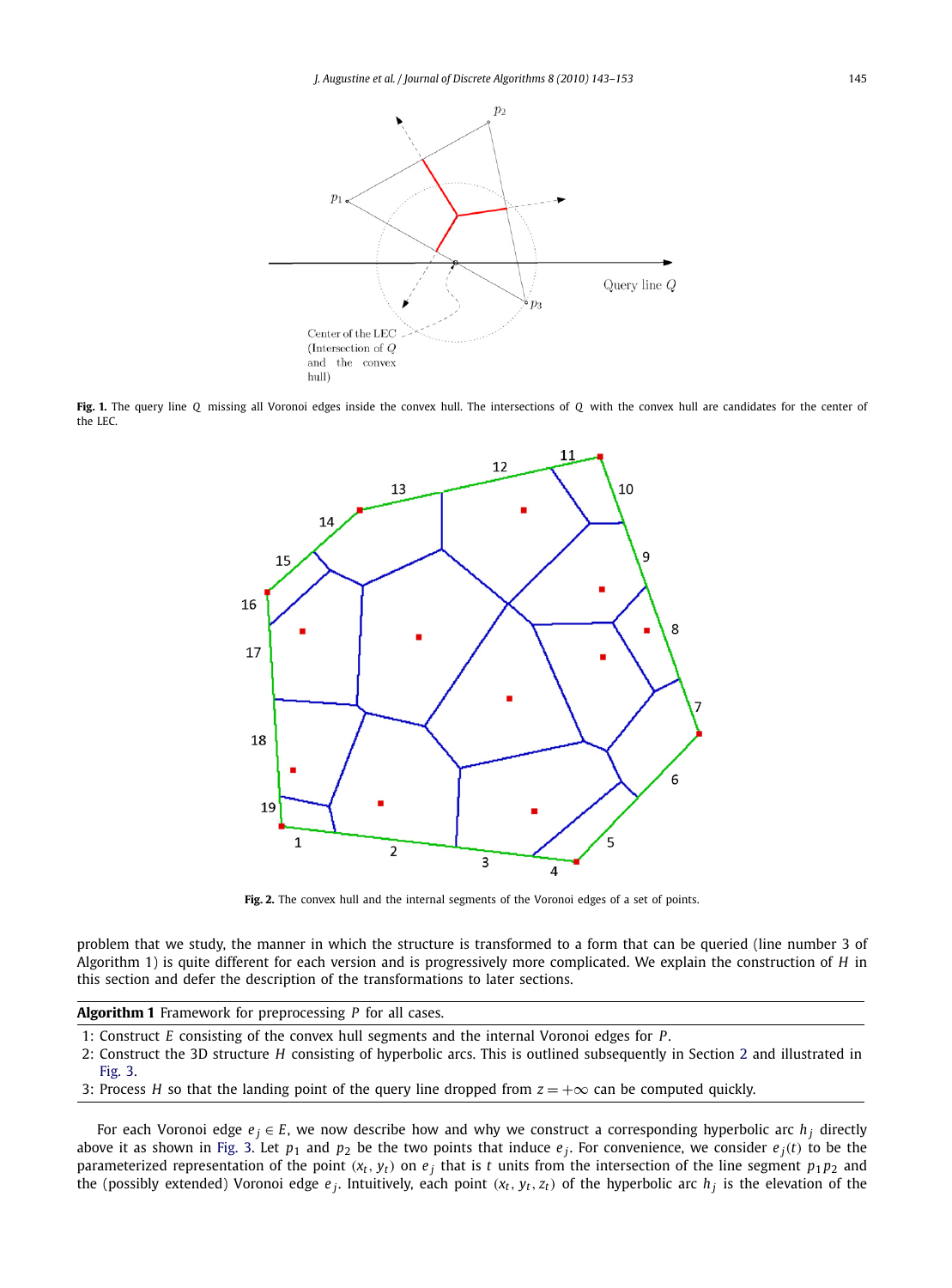<span id="page-3-0"></span>

**Fig. 3.** Constructing the hyperbolic arc  $h_i$  corresponding to a single Voronoi edge  $e_i$ 

point  $(x_t, y_t) \in e_j$  in the +z direction to a height  $z_t$  that equals the euclidean 2D distance from  $(x_t, y_t)$  to either  $p_1$  or  $p_2$ . Let  $d(t)$  be the euclidean distance from  $p_1$  (or equivalently  $p_2$ ) to  $e_i(t)$ . The height of the hyperbolic arc  $z_t$  corresponding to the point  $e_j(t)$  on  $e_j$  is equal to the distance  $d(t)$ . Therefore,

$$
z_t = d_j(t) = \sqrt{t^2 + \left(\frac{\text{dist}(p_1, p_2)}{2}\right)^2},
$$

where dist( $p_1, p_2$ ) is the euclidean distance between  $p_1$  and  $p_2$ . Hence the arc is hyperbolic.

We note that the above description also holds for the convex hull segments in *E*. Each convex hull segment is closest to at most one point because of the way we have segmented the convex hull. This closest point induces the hyperbolic arc the same way the two points induce the arc for Voronoi edges. Note that this hyperbolic arc will be a straight line for those convex hull segments that are incident on a point *p* in the convex hull of *P* . This is a natural consequence of the way we construct the hyperbolic arcs and does not pose a problem to our algorithms.

While Fig. 3 shows the construction of the hyperbolic arc on an infinitely long Voronoi edge, our problem is restricted to finding the LEC with center within the convex hull, we will only consider the (finite) edges in *E*. Such finite edges will only induce hyperbolic arcs rather than the full hyperbolas. Note also that each hyperbolic arc can be constructed in *O*(1) time if the points that induce the edge<sup>3</sup> and the extents of the edge (i.e., the *t* values between which the hyperbolic arc is defined) are given to us.

One way to interpret this structure in light of [Lemma 2.1](#page-1-0) is to drop our query line *Q* from  $z = +\infty$  onto the hyperbolic arc structure and report the center for the LEC corresponding to the point at which it touches some hyperbolic arc and projected straight down onto the  $z = 0$  plane.

# **3. Horizontal query line**

In this section, we assume that the query line *Q* will be of the form  $y = y_c$ , where  $y_c$  is some constant. Recall that the points in  $P$  lie strictly in  $[0, 1]^2$ . The preprocessing is outlined in Algorithm 2.

| <b>Algorithm 2</b> Preprocessing $P$ for horizontal query lines. |  |  |  |  |  |
|------------------------------------------------------------------|--|--|--|--|--|
|------------------------------------------------------------------|--|--|--|--|--|

- 1: Construct *E* consisting of the convex hull segments and the internal Voronoi edges for *P*.
- 2: Construct the 3D structure *H* consisting of hyperbolic arcs as outlined in Section [2.](#page-1-0)
- 3: Project each hyperbolic arc in *H* orthographically onto the  $x = 0$  plane.
- 4: Find the upper envelope of the projected hyperbolic arcs using the algorithm outlined in [\[12\].](#page-10-0)

In step number 3 of Algorithm 2, each point  $(x, y, z)$  in a hyperbolic arc  $h_j$  will be projected (orthographically) onto the point  $(0, y, z)$ . The orthographic projection preserves the hyperbolic nature of the arcs. Therefore, each hyperbolic arc  $h_i$ 

<sup>&</sup>lt;sup>3</sup> Of course, the hyperbolic arcs above the convex hull segment are only induced by one point.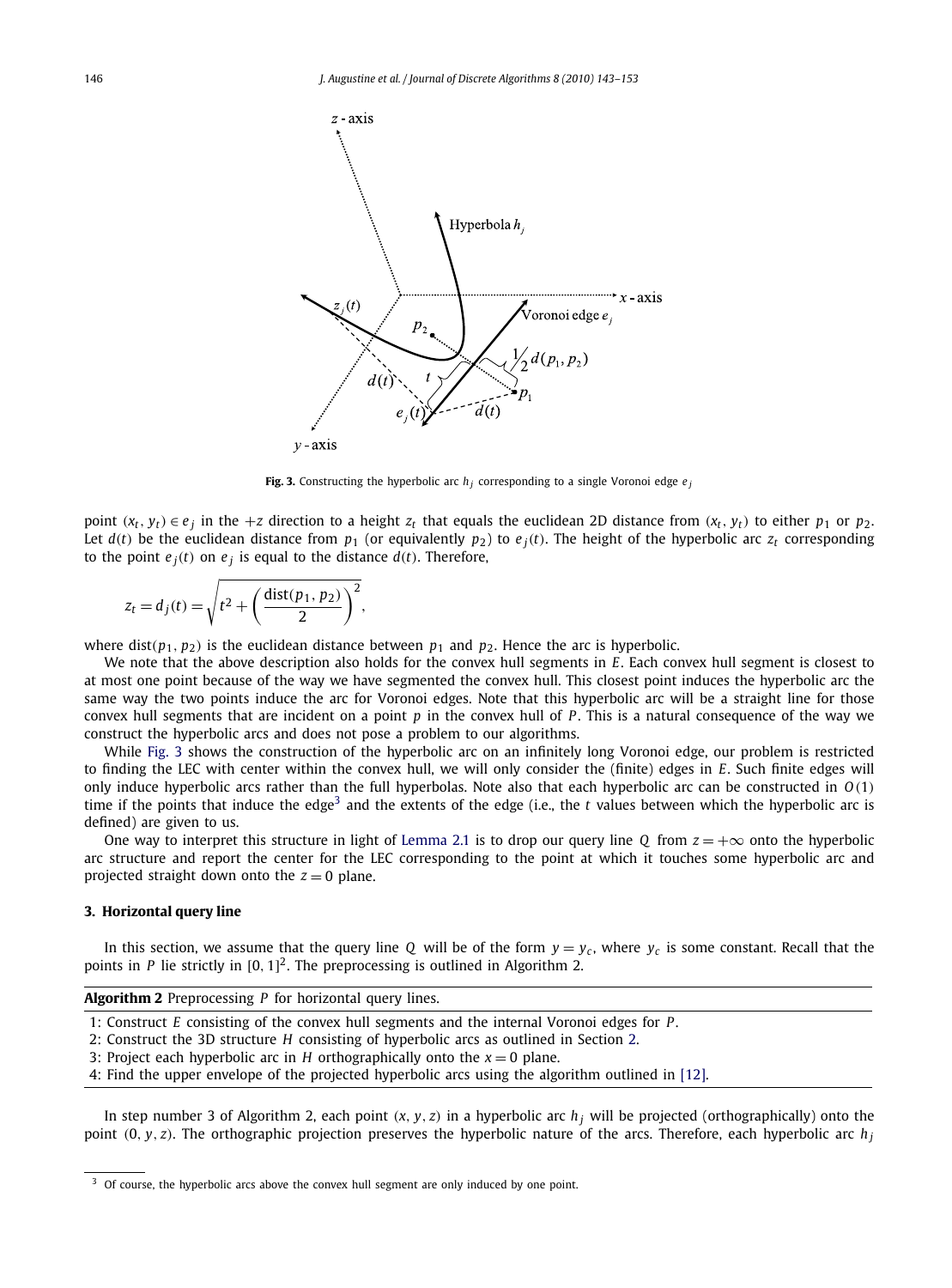<span id="page-4-0"></span>becomes a hyperbolic arc  $h'_j$  on the  $x = 0$  plane. Let  $H' = \{h'_1, h'_2, \ldots, h'_n\}$ . Recall that we are only concerned with the first point at which the query line,  $y = y_c$ , touches the structure when dropped from  $z = +\infty$  onto *H*. It is easy to see that this corresponds to the upper envelope curve in  $H'$  at  $y = y_c$ . Hence, we need the upper envelope of  $H'$ . Any two projected hyperbolas in *H'* can intersect at a maximum of two points and are partially defined owing to the fact that all hyperbolic arcs in *H* are constructed above the  $[0, 1]^2$  region. Therefore, we appeal to the definition of Davenport–Schinzel sequences and Theorem 3.3 stated by Sharir and Agarwal [\[12\]](#page-10-0) and restated here in an abridged manner to capture our requirement.

**Definition 3.1.** (See [\[12\].](#page-10-0)) Let *A* be an alphabet with *n* characters and  $s > 0$  be an integer constant. A sequence  $U =$  $a_1, a_2, \ldots, a_m$ , where each  $a_i \in A$ , is an  $(n, s)$  *Davenport–Schinzel sequence* if it satisfies the following conditions:

 $(1)$   $a_i \neq a_{i+1}$  for each  $i < m$ , and (2) there do not exist  $s + 2$  indices  $i_1, i_2, \ldots, i_{s+2}$ , where  $i_1 < i_2 < \cdots < i_{s+2}$ , such that  $a_{i_1} = a_{i_3} = a_{i_5} = \cdots = a,$   $a_{i_2} = a_{i_4} = a_{i_6} = \cdots = b$ and  $a \neq b$ .

**Definition 3.2.** (See [\[12\].](#page-10-0))  $\lambda_s(n) = \max_{U} |U|$ , where *U* is an  $(n, s)$  Davenport–Schinzel sequence.

A straight forward divide-and-conquer approach to compute the upper envelope of *H* ′ will take *<sup>O</sup>*(λ*s*+2(*n*)log *n*) time. However, a more sophisticated algorithm due to Hershberger [\[9\]](#page-10-0) requires only  $O(\lambda_{s+1}(n) \log n)$  time. We state the theorem here. For more details, we refer the reader to Section 6.2.2 (pages 136–137) of the monograph by Sharir and Agarwal [\[12\].](#page-10-0)

**Theorem 3.3.** *(See [\[12,9\].](#page-10-0)) Given a set H' of n partially defined univariate functions, the sequence of functions forming the upper*  $e$  *envelope is a*  $(n, s + 2)$  *Davenport–Schinzel sequence, where s is the number of points at which two functions*  $h'_1 \in H'$  *and*  $h'_2 \in H'$ *can meet. It can be computed in*  $O(\lambda_{s+1}(n) \log n)$  *time.* 

Since our hyperbolas meet at 2 points at most, *s* = 2. Further, the hyperbolas are partially defined. Therefore, from Theorem 3.3 and the upper bounds on  $\lambda$  functions given in [\[12\],](#page-10-0) we know that  $\lambda_{2+1}(n) = \lambda_3(n) = O(n\alpha(n))$ , where  $\alpha(n)$  is the slow-growing functional inverse of the Ackermann's function. This directly leads us to the following corollary.

**Corollary 3.4.** The upper-envelope of the set of partially defined hyperbolas H', can be computed in  $\lambda_3(n) \log n = O(n\alpha(n) \log n)$ .

**Proof.** In H', all the hyperbolas are oriented upward and hence intersect at most at 2 points. Further, since they are partially defined, the proof follows from Theorem 3.3.  $\Box$ 

The upper envelope of *H'* will be a sequence of maximal intervals of *y*-values such that within each interval we have a single function from H' that dominates. Hence, when we get a query line of the form  $y = y_c$ , we merely search for the interval that contains  $y_c$ . This takes  $O(logn)$  time. Let  $e_j \in E$  be the edge that induced the hyperbola corresponding to the resulting interval. The intersection of *Q* and *e <sup>j</sup>* is the required center of the LEC.

**Theorem 3.5.** *Given a set P with points in* [0, 1] 2 *, we can preprocess P in O*(*n*α(*n*)log*n*) *time and space such that when we are given a query line Q of the form*  $y = y_c$ *, where*  $y_c \in [0, 1]$ *, we can report the LEC centered on Q in O*(log*n*) *time.* 

# **4. Query line through a fixed point**

In this section, we study the special case where the query line *Q* passes through a pre-specified point called the pivot. Without loss of generality, we assume that the origin is the pivot. We work out the essential details first assuming that  $P \in [0, 1]^2$ ; this restricts the pivot to the bottom left corner. Subsequently, we will show how this can be generalized to  $P \in [-1, 1]^2$ .

In this section, we assume that the set of edges *E* and the corresponding set of hyperbolic arcs *H* are already constructed. We say that a query line *Q* lands on  $e_i \in E$  at angle  $\theta$  if it makes an angle  $\theta$  with the *x*-axis and an LEC is centered at the intersection of *Q* and  $e_j$ . In other words, when *Q* is dropped from  $z = +\infty$ , the hyperbolic arc  $h_j$  corresponding to  $e_j$ is the first hyperbolic arc it lands on. Drawing from this imagery of the query line landing on hyperbolic arcs, we use the phrases "landing on the edge  $e_j$ " and "landing on the hyperbolic arc  $h_j$ " interchangeably. In case it lands on more than one hyperbolic arc, we simply consider one of them.

Consider an interval  $[\theta_1, \theta_2]$  such that for all  $\theta_1 \leqslant \theta \leqslant \theta_2$ , Q lands on a hyperbolic arc  $h_j$  (or equivalently on the corresponding Voronoi edge  $e_j$ ). Extending our previous definition, we say that *Q* lands on  $h_j$  (or  $e_j$ ) in the angular interval  $[\theta_1, \theta_2]$ .

To aid in computing the edge on which a query line lands, we first compute a function  $d_i(\theta)$  for each edge  $e_i$  taken individually [\(Fig 4\)](#page-5-0). We omit the subscript when it is clear from the context. Intuitively, it is the height at which a query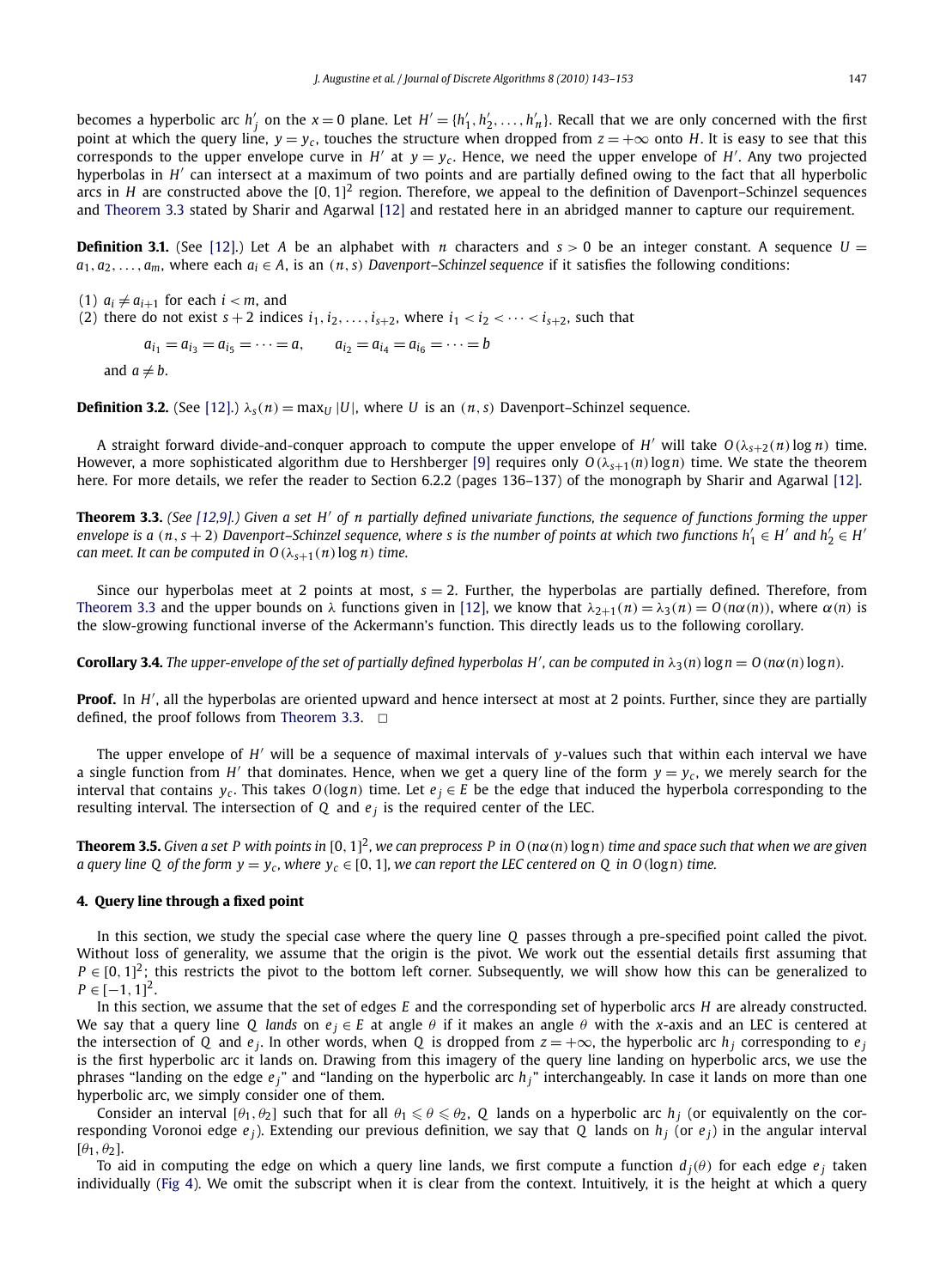<span id="page-5-0"></span>

**Fig. 4.** Computing the  $d_i(\theta)$  function for a single edge  $e_j \in E$ . Note that the  $d_i(\theta)$  function shown on the right roughly corresponds to the edge shown on the left. The portion of the curve we need is limited to the angular interval  $[\theta_j^s, \theta_j^e]$ .

line Q making an angle  $\theta$  with the *x*-axis touches the hyperbolic arc  $h_j$  constructed over  $e_j$ . More precisely, if  $[\theta_j^s, \theta_j^s]$  is the maximal range of angle such that a query line making an angle  $\theta \in [\theta_j^s, \theta_j^s]$  intersects edge  $e_j$  at a point denoted  $e_j(\theta)$ , then

$$
d_j(\theta) = \begin{cases} \text{dist}(e_j(\theta), p_1), & \text{if } \theta_j^s \leq \theta \leq \theta_j^e; \\ 0, & \text{otherwise.} \end{cases}
$$

In the above equation, dist( $e_j(\theta)$ ,  $p_1$ ) is used to denote the 2D euclidean distance between  $e_j(\theta)$  and  $p_1$ . The upper envelope of all these functions,  $D(\theta) = \sup_j d_j(\theta)$ , provides us the radius of the LEC given a query line *Q* making an angle  $\theta$ with the *x*-axis. With some algebraic and geometric manipulations, we get  $d_i(\theta)$  to be of the form

$$
d_j(\theta) = \sqrt{\frac{a_1 \theta^2 + a_2 \theta + a_3}{(\theta - a_4)^2}},
$$
\n(4.1)

where  $a_1$ ,  $a_2$ ,  $a_3$ , and  $a_4$  are constants dependent on the point in *P* that induces the edge  $e_j$ .

When given a query line *Q* passing through the origin and making an angle  $\theta$ , we intuitively "drop" the query line from  $z = +\infty$  and consider the first hyperbolic arc it touches. This will be the hyperbolic arc with the largest  $d(\theta)$  value. Since the query line can have an arbitrary angle  $\theta$ , we compute the upper envelope  $D(\theta)$  of the hyperbolic arcs in the preprocessing step. In the query phase, we can search  $D(\theta)$  to find the appropriate hyperbolic arc that *Q* lands on. Finally, we define the *landing sequence* of hyperbolic arcs, denoted L, to be  $(l_1, l_2, \ldots, l_k)$ , to be the sequence of hyperbolic arcs that are encountered as a query line is swept from 0 to  $\pi/2$ .

Lemma 4.1. Given a set P of n points, each point lying in [0, 1]<sup>2</sup>, and a query line Q that is restricted to pass through the origin, the *landing sequence of Q is an* (*O*(*n*), 6) *Davenport–Schinzel sequence consisting of partially defined functions.*

**Proof.** The upper envelope curve  $D(\theta)$  that is constructed from the individual  $d_i(\theta)$  curves of the edges in *E* determines the landing sequence. (Note that  $|E| = n \in O(n)$ ). The complexity of  $D(\theta)$  in turn depends on the possible number of intersections between any two  $d(\theta)$  curves. If we equate the two  $d(\theta)$  functions (given in Eq. (4.1)) and solve the resulting fourth degree equation for  $\theta$ , we will get up to 4 roots. Therefore, theoretically we can have at most four angles at which any two  $d(\theta)$  functions can intersect. Also, we know that our hyperbolic arcs (and the useful range of the  $d(\theta)$  functions) are of limited size. Therefore, the landing sequence will be an  $(n, 6)$  Davenport–Schinzel sequence consisting of partially defined functions.  $\square$ 

Therefore, from [\[12\],](#page-10-0) we can construct the upper envelope of the  $d(\theta)$  functions for all the hyperbolic arcs (and hence the landing sequence) in  $O(\lambda_5(n) \log n) = O(n\alpha(n)^{\alpha(n)}c^{\alpha(n)}\log n)$  time, where  $c > 0$  is some constant. Since  $n \in O(n)$  and the landing sequence) in  $O(\lambda_5(n) \log n) = O(n\alpha(n^{\alpha(n)}c^{\alpha(n)}\log n)$  time, where  $c > 0$  is some constant. Since  $n$ *c*<sup>α(*n*)</sup> grows slower than  $α(n)^{α(n)}$  in the asymptotic sense, we can rewrite the running time as  $O(nα(n)^{O(α(n))} \log n)$  and  $c^{α(n)}$ up to an equal amount of space. Although Lemma 4.1 indicates that any two  $d(\theta)$  functions intersect at up to 4 points, we have been unable to realize this in an example. We believe that the sequence will in reality be simpler, but we don't have a proof for it. The preprocessing steps are outlined in Algorithm 3.

We use  $sup(X)$  to denote the supremum over a set  $X$  of real values, which is defined to be the smallest real value that is greater than or equal to every  $x \in X$ . We also note that Dickerson and Scharstein use a rotation diagram [\[7\]](#page-10-0) that is similar in flavor to our  $D(\theta)$ .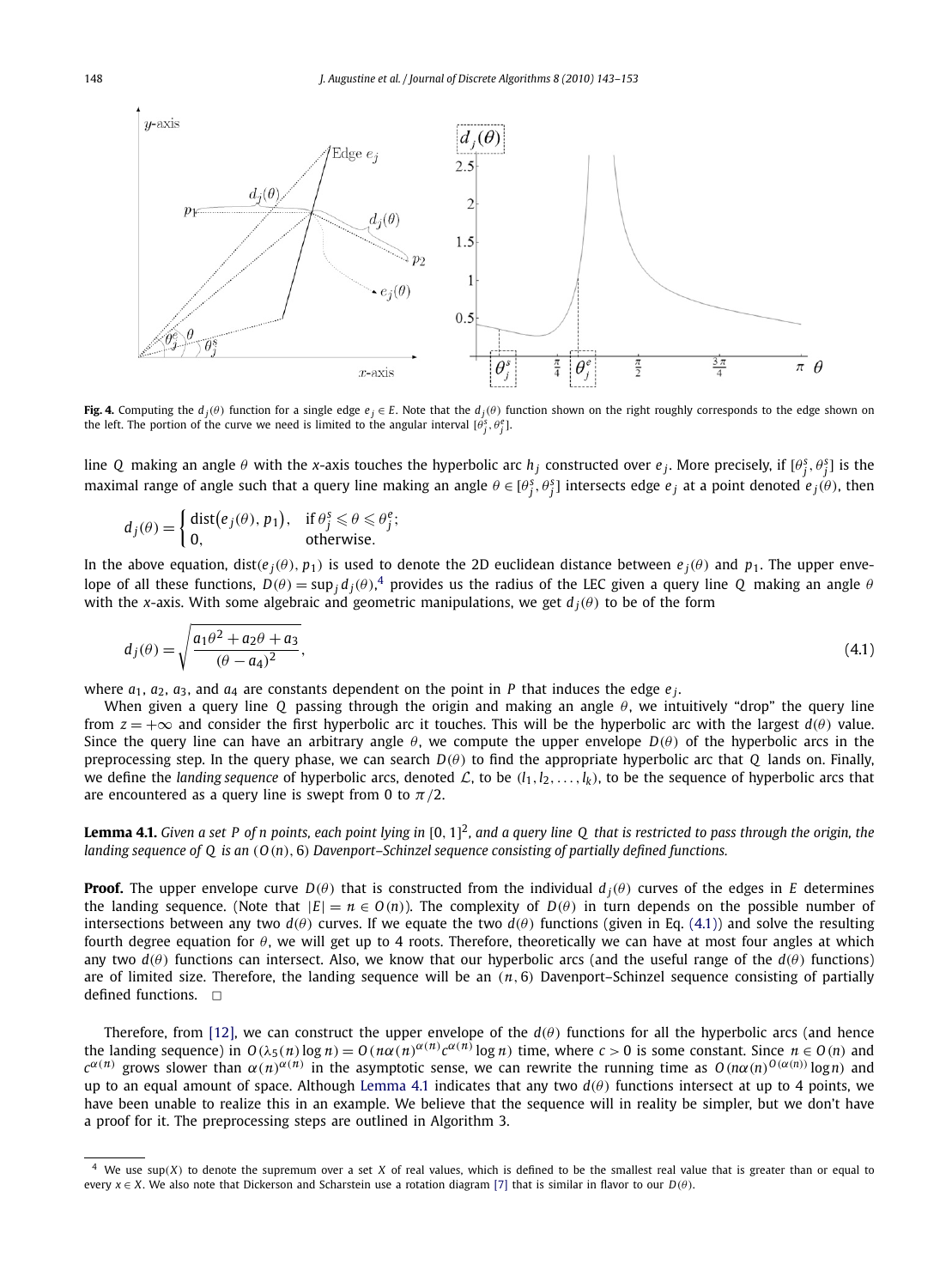<span id="page-6-0"></span>

| <b>Algorithm 3</b> Preprocessing $P$ for query lines through the origin. |  |  |  |  |  |  |
|--------------------------------------------------------------------------|--|--|--|--|--|--|
|--------------------------------------------------------------------------|--|--|--|--|--|--|

- 1: Construct the Convex Hull and the Voronoi diagram for *P*.
- 2: Construct hyperbolic arcs, one for each Voronoi edge and for each convex hull segment.
- 3: Compute the  $d_{\theta}$  function for each hyperbolic arc according to Eq. [\(4.1\).](#page-5-0)
- 4: Compute the upper envelope  $D(\theta)$  of the set of all  $d_\theta$  functions using the algorithm outlined in [\[12\].](#page-10-0) Additionally, store the angles at which the transitions occur in  $D(\theta)$ .

Given the upper envelope of the  $d(\theta)$  curves and the angles at which the transitions occur in the upper envelope, we can, in *O*(log*n*) time, find the exact hyperbolic arc on which a given query line (passing through the origin and making an angle  $\theta$  with the *x*-axis) lands. Substituting the angle  $\theta$  in the  $d(\theta)$  function for the hyperbolic arc, we can get the radius of the largest enclosing circle. The intersection of the query line *Q* with the edge it lands on is the center of the LEC.

#### *4.1. Pivot in arbitrary location*

So far, we have worked under the assumption that the pivot point, i.e., the point through which the query line must pass, is the origin and the points are in [0, 1]<sup>2</sup>. However, this does not ensure the generality of the solution. In particular, what if the pivot point needs to be inside the convex hull of *P*? We can address this by placing the points in *P* in  $[-1, 1]^2$ . Now, without loss of generality, the pivot can continue to be the origin. We again need to compute the  $d(\theta)$  function for each edge in *E*, but this time, we sweep a ray (starting at the origin) about the origin for the entire  $2\pi$  radians. This will not affect the asymptotic running time adversely because any two  $d(\theta)$  functions will again have at most 4 intersections. A consequence of using rays instead of lines for computing the  $d(\theta)$  functions is that when the query line makes an angle θ with the *x*-axis, we have to check the upper envelope at  $θ$  and  $π + θ$ .

#### **5. Arbitrary query line**

In this section, we consider the general version of the problem in which the query line can be arbitrary. Recall that we assume that the points are strictly in [0, 1]<sup>2</sup>. Any query line that intersects the convex hull of *P* must also intersect two edges of the [0, 1] 2 square. We assume that our query line *Q* intersects the edge on the *x*-axis; we do not compromise on generality because we can repeat this preprocessing for other edges without any asymptotic increase in time or space.

Our approach for this general version builds on the special case studied in Section [4](#page-4-0) where *Q* passes through the origin. Like before, we construct a set *H* of hyperbolic arcs in 3D space and seek the point at which *Q* lands. We show that the *x*-axis (between [0, 1]) can be partitioned into  $O(n^3)$  maximal segments such that query lines intersecting a given segment induce the same landing sequence. Note that the upper-envelopes will vary depending on the exact point at which *Q* intersects the *x*-axis, but we seek maximal segments in which the landing sequence will remain unchanged.

The algorithm described in Section [4](#page-4-0) will not suffice because it requires the upper envelope, which lends itself to binary searching. The landing sequence is merely a sequence of hyperbolic arcs. The angular range in which each arc dominates is not included. So it is not possible to determine whether the query line intersects the upper envelope before or after the middle element in any portion of the landing sequence. Therefore we start with a detour to show how the algorithm described in Section [4](#page-4-0) can be modified to work with the landing sequence and without the full upper envelope. Subsequently, we show that the landing sequences changes incrementally as the point at which the query line intersects the *x*-axis moves along the *x*-axis. This allows us to store the incrementally changing landing sequences in a persistent data structure, which can be queried in *O*(log*n*) time.

#### *5.1. Querying with the landing sequence*

In this section, we show that the algorithm described in Section [4](#page-4-0) can be modified to work even when restricted to using the landing sequence L alone and not the upper envelope  $D(\theta)$ . For binary search to work, we need to ask whether the query line at angle  $\theta$  intersects the upper envelope before or after the middle element of the sequence and recurse either left or right according to the response. As mentioned earlier, we cannot answer this question because we don't know the angle at which the  $d(\theta)$  function of each hyperbolic arc in the landing sequence starts to dominate over the previous element in the landing sequence. We overcome this limitation by storing a little more information that neither increases the running time nor the space (in the asymptotic sense).

From the definition, in an (*n*, <sup>6</sup>) Davenport–Schinzel sequence such as the landing sequence, any two elements *<sup>a</sup>* and *b* can occur in order at most three times. Therefore the ...,*a*, *b*,... consecutive pair can also occur at most 3 times. We call them the meetings of *a* and *b*. Given a pair *a* and *b* and a point on the *x*-axis through which our query line passes, we can find the (at most) three meeting angles at which *a* hands over to *b* in  $O(1)$  time by simply equating the two  $d(\theta)$ functions of *a* and *b* and solving for  $\theta$ . Of the four roots and taking the extremities of the partial functions, at most three will correspond to *a* handing over to *b*. Therefore, in the preprocessing phase, we store the meeting number (i.e., either first, second or third) along with each meeting without any increase in the asymptotic running time or space. This allows us to treat the three meetings independently. In Algorithm 3, we add the following line after line number 4. "Construct the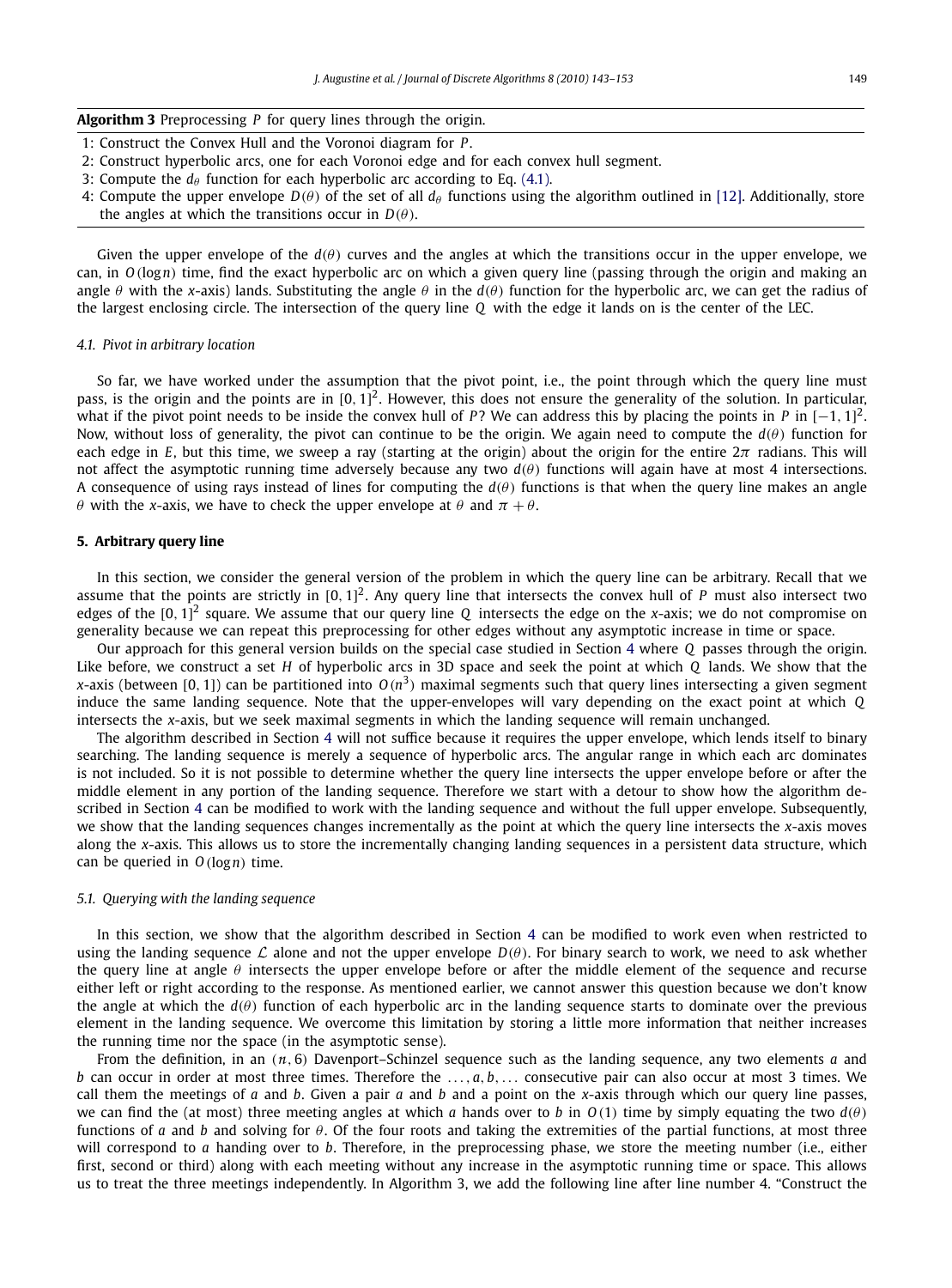<span id="page-7-0"></span>

**Fig. 5.** One hyperbolic arc splits another (Case A1). The hyperbolic arc  $h_1$ , the only element of  $\mathcal{I}$ , is closer than *h* to the *x*-axis on which an orthographic viewer is "walking". Hence,  $h_1$  moves faster and is visible (and enters the upper envelope) after  $x = c$ .

landing sequence  $\mathcal{L} = (l_1, l_2, \ldots, l_{|\mathcal{L}|})$  from the upper envelope and additionally store the meeting numbers as a separate sequence  $M = (m_1, m_2, \ldots, m_{|\mathcal{L}|-1})$ , where  $m_j$  is the meeting number of the pair  $l_j, l_{j+1}$ ."

In the query phase, we perform a binary search on  $\mathcal L$  (in conjunction with *M*) by asking the following question: is the angle  $\theta$  that the query line makes with the *x*-axis to the left or right of the  $m_j$ th meeting of  $l_j l_{j+1}$ , where the  $m_j$ th meeting of *l <sup>j</sup> l <sup>j</sup>*+<sup>1</sup> is the central pair in the portion of the landing sequence considered in the current recursion. This can be answered in *O*(1) time, thereby establishing an *O*(log*n*) query time.

### *5.2. Partitioning the x-axis*

Let  $\mathcal{L}_c$  be the landing sequence for query lines passing through (*c*, 0). Along the *x*-axis, we encounter several maximal intervals of the form  $[x_1, x_2]$ ,  $0 \le x_1 \le x_2 \le 1$ , during which the landing sequence  $\mathcal{L}_c$  remains unchanged for all  $c \in (x_1, x_2)$ . As we walk along the *x*-axis from  $x = 0$  to  $x = 1$ , the landing sequence changes at a finite number of points that we call *events*. We now ask three questions:

- (1) what are the possible types of changes that an event can induce in the landing sequence,
- (2) how many such events exist in [0, 1], and
- (3) how do we compute the events?

We address these questions in a series of lemmas. In order to prove these lemmas, we consider the following situation to be degenerate: four or more LECs occur on a single query line. In other words, the degenerate case happens when a ray lands simultaneously on four or more hyperbolic arcs. Subsequently, we will briefly show how to detect and accommodate this degeneracy by slightly perturbing the points in *P* .

We note that similar situations have been studied previously along with observations that are similar to ours. Bern et al. [\[1\],](#page-10-0) for instance, study the changes in the topology of a 3D scene when viewed along a straight line flight path. Suppose we walk along the *x*-axis starting from the origin toward  $x = 1$  in order to track the changes that we encounter in the landing sequence. Let  $x = c$  be an event point. For some small  $\epsilon > 0$ ,  $\mathcal{L}_{c-\epsilon} \neq \mathcal{L}_{c+\epsilon}$ . Let us first assume that the change is an insertion of hyperbolic arcs at a single location in the sequence. We will see that either one or two arcs are inserted. Note that an insertion when walking in one direction is a deletion when walking in the opposite direction, hence our assumption does not affect deletions. Suppose the sequence of hyperbolic arcs inserted at *x* = *c* is *T*. We can break up  $\mathcal{L}_{c-\epsilon}$  and  $\mathcal{L}_{c+\epsilon}$ into subparts consisting of hyperbolic arc sequences (denoted by  $S_1$  and  $S_2$ ), and single hyperbolic arcs (denoted by *h*,  $h_1$ , and *h*2) in two possible ways as shown below.

Case A: 
$$
\mathcal{L}_{c-\epsilon} = \mathcal{S}_1 + h + \mathcal{S}_2
$$
 and  $\mathcal{L}_{c+\epsilon} = \mathcal{S}_1 + h + \mathcal{I} + h + \mathcal{S}_2$ , or  
Case B:  $\mathcal{L}_{c-\epsilon} = \mathcal{S}_1 + h_1 + h_2 + \mathcal{S}_2$  and  $\mathcal{L}_{c+\epsilon} = \mathcal{S}_1 + h_1 + \mathcal{I} + h_2 + \mathcal{S}_2$ ,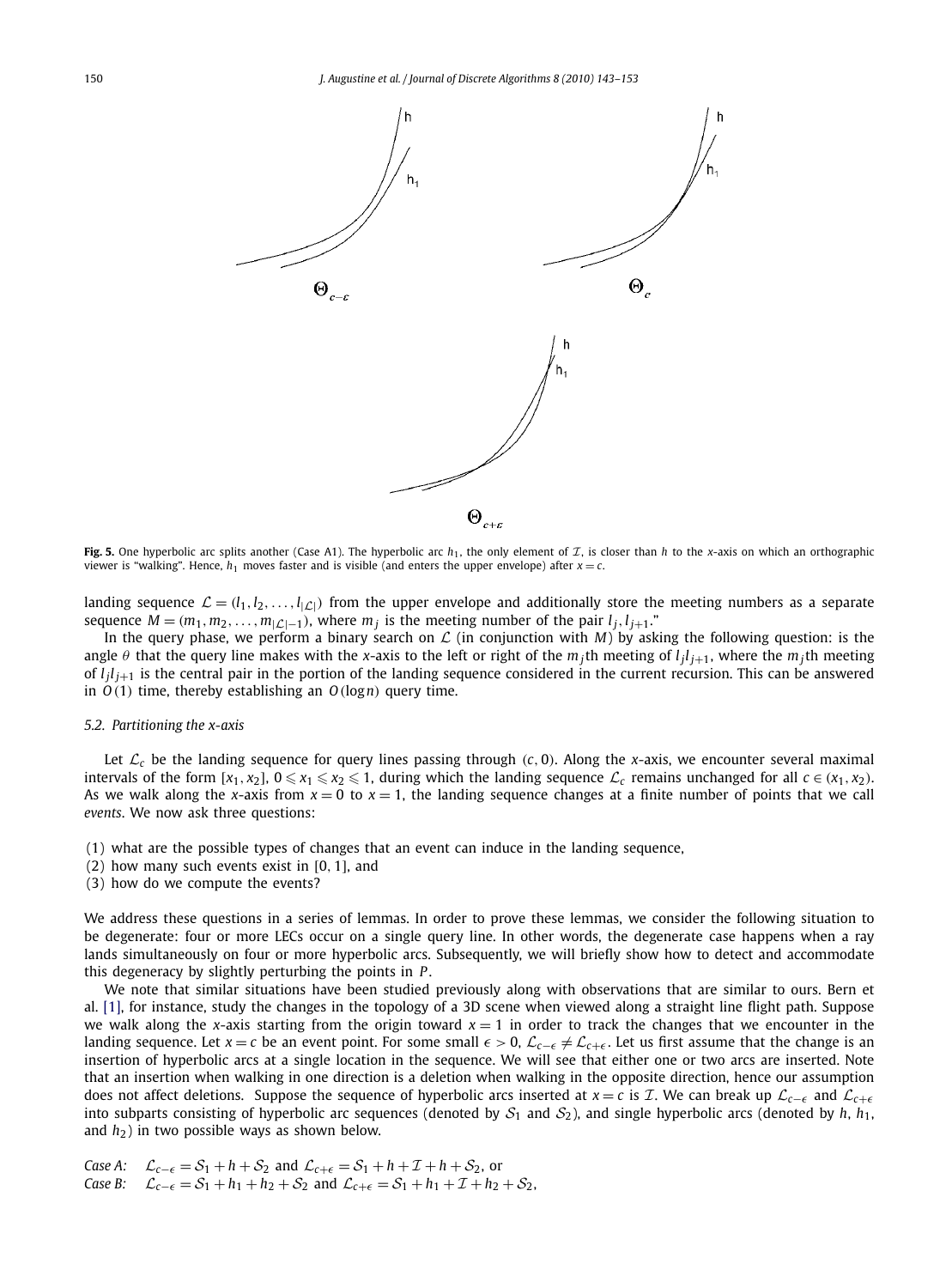<span id="page-8-0"></span>

**Fig. 6.** Two hyperbolic arcs inserted in the middle of another hyperbolic arc (Case A2). The hyperbolic arcs  $h_1$  and  $h_2$ , which make up the set  $\mathcal{I}$ , are closer than *h* to the *x*-axis on which an orthographic viewer is "walking". Hence, they moves faster and are visible (and enter the upper envelope) after  $x = c$ .



**Fig. 7.** A single hyperbolic arc is inserted between two other hyperbolic arcs (Case B1). The hyperbolic arc *h*, the only element in  $\mathcal{I}$ , is closer than  $h_1$  and  $h_2$  to the *x*-axis on which an orthographic viewer is "walking". Hence, *h* moves faster and is visible (and enters the upper envelope) after  $x = c$ .

where "+" is the concatenation operator. In other words,  $\mathcal I$  is either inserted in the middle of an existing hyperbolic arc (Case A) or at the meeting point of two hyperbolic arcs (Case B). [Lemma 5.1](#page-9-0) provides us the answer to the first question: what types of changes can we encounter?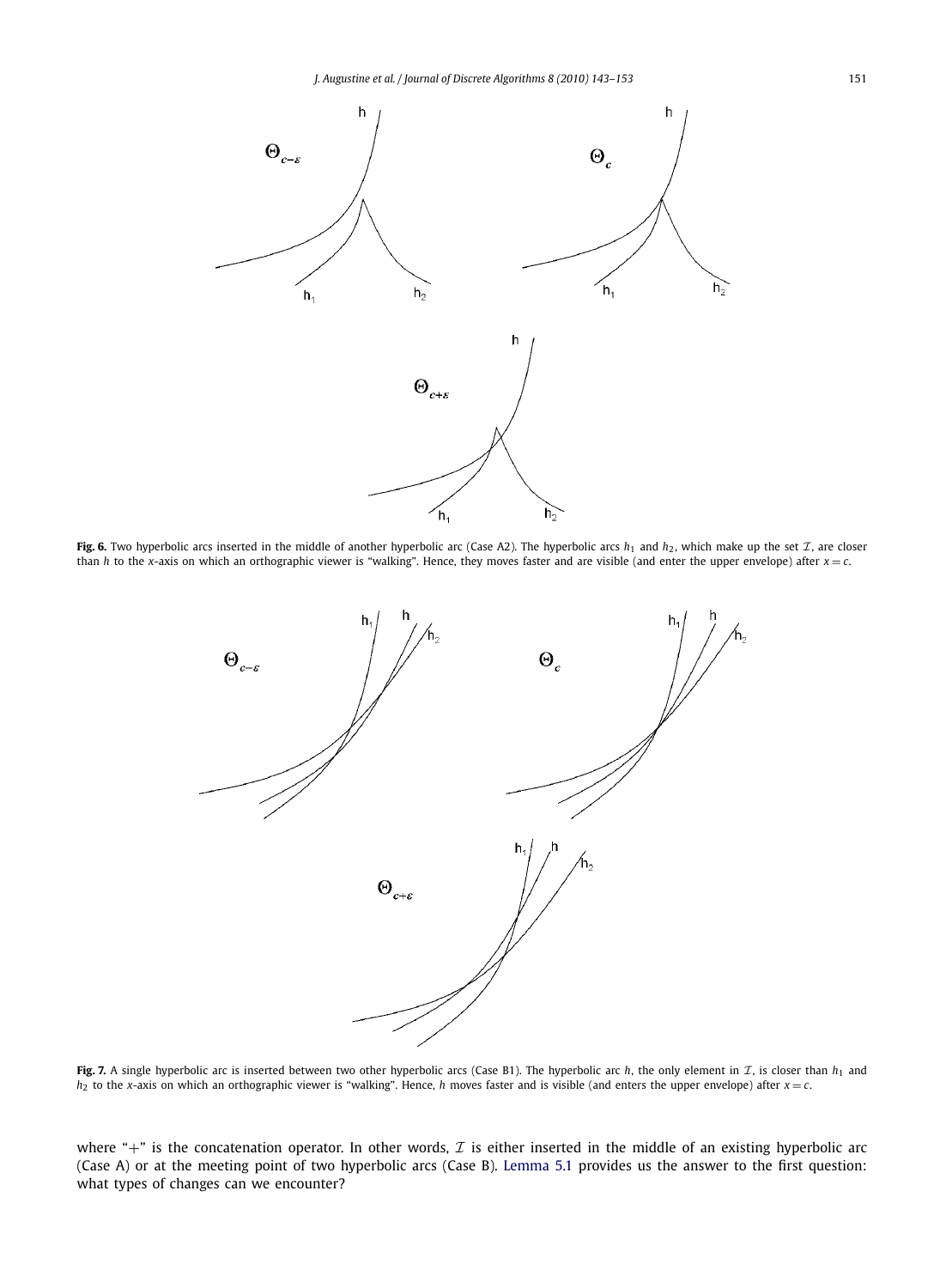<span id="page-9-0"></span>**Lemma 5.1.** *If we further divide the cases defined above as shown in the table below, Case A\* and Case B\* cannot occur for nondegenerate input.*

| Case name           | <b>Description</b>                | Can occur?       |
|---------------------|-----------------------------------|------------------|
| Case A1             | Case A and $ \mathcal{I}  = 1$    | Yes (see Fig. 5) |
| Case A <sub>2</sub> | Case A and $ \mathcal{I}  = 2$    | Yes (see Fig. 6) |
| Case $A^*$          | Case A and $ \mathcal{I}  > 2$    | Nο               |
| Case B1             | Case B and $ \mathcal{I}  = 1$    | Yes (see Fig. 7) |
| Case $B^*$          | Case B and $ \mathcal{I}  \geq 2$ | Nο               |

**Proof.** Cases A1, A2, and B1 are shown schematically in [Figs. 5, 6, and 7](#page-7-0) respectively. Note that each figure highlights a small portion of the hyperbolic arcs viewed orthographically as explained in Section [4.](#page-4-0) We prove the impossibility of occurrence of the two cases separately.

*Case A\**: In this case, at our event point  $x = c$ , three or more hyperbolic arcs that were occluded by the hyperbolic arc *h* (and hence not present in L*c*−<sup>ǫ</sup> ) appear in L*<sup>c</sup>* . This can happen only if the query line (passing through *<sup>x</sup>* = *<sup>c</sup>* in 2D) at the appropriate angle, when dropped from  $z = +\infty$ , will land on the three (or more) newly appearing hyperbolic arcs and the occluding hyperbolic arc *h*, thereby leading to four or more LECs, the degenerate case.

*Case B*<sup>\*</sup>: If this case were to occur, two hyperbolic arcs  $h'_1$  and  $h'_2$  must be inserted between two other hyperbolic arcs  $h_1$ and *h*<sub>2</sub> that were present in  $\mathcal{L}_{c-\epsilon}$ . At such an event point  $x = c$ , the query line that intersects the *x*-axis at  $x = c$  and lands on  $h_1$  and  $h_2$  will also land on the other two hyperbolic arcs  $h'_1$  and  $h'_2$ , thereby leading to four LECs.  $\Box$ 

We now turn our attention to the second and third questions: how many event points can we encounter on the *x*-axis, and how do we compute them? A natural consequence of Lemma 5.1 is that each event point is defined by either two or three hyperbolic arcs. Lemma 5.2 allows us to compute event points when we consider just two or three edges in a Voronoi diagram. Therefore, in order to construct all the event points, we have to consider all the hyperbolic arc subsets of size two and three.

# **Lemma 5.2.** *All event points induced by a subset of hyperbolic arcs containing either two or three arcs can be computed in O*(1) *time.*

Proof sketch. For the purpose of this proof sketch, we rely on the orthographic viewing of the hyperbolic arcs. [Fig. 5](#page-7-0) illustrates the interaction of two hyperbolic arcs to induce a change in the landing sequence. With some algebraic and geometric manipulations, we find the point  $x = c$  where the hyperbola  $h_2$  just appears. In similar fashion, we can find the event point at which the landing sequence changes for Cases A2 and B1 also (see [Figs. 6 and 7\)](#page-8-0).  $\Box$ 

**Lemma 5.3.** The number of the events on the x-axis from the origin to  $(0,1)$  is  $O(n^3)$  and the ordered sequence of events can be *computed in O*(*n* 3 log*n*) *time.*

**Proof.** Cases A1, A2, and B1 are all induced by the interaction of either two or three hyperbolic arcs. Therefore, we consider all possible pairs and triples and compute the set of all the events that each pair or triple can induce between [0, 1]. The union of all these sets will give us the set of all events. Since there are  $O(n^3)$  triples and fewer pairs and given Lemma 5.2, we can compute the set of all events in  $O(n^3)$  time. Therefore, the sorted *sequence* of events can be computed in  $O(n^3 \log n)$ time.  $\Box$ 

In Lemma 5.3, we show that the *x*-axis can be divided into  $O(n^3)$  intervals such that each is an instance of the "query line through a point" case. This easily leads to a naive  $O(n^4\alpha(n)^{O(\alpha(n))}\log n)$  time algorithm in which we store the  $O(n^3)$ difference landing sequences, each of length at most  $O(nα(n)^{O(α(n))} \log n)$ . In the query phase, we can find the appropriate landing sequence in *O*(log*n*) time and subsequently search within the landing sequence using the technique described in Section [5.1,](#page-6-0) again, in *O*(log*n*) time.

We can do better using persistent data structures [\[8\].](#page-10-0) We start with a landing sequence at the origin. The sequence takes at most  $O(n\alpha(n)^{O(\alpha(n))}\log n)$  space for the origin. It gets updated at most at each of the  $O(n^3)$  event points taken in sorted sequence. When we calculate each event, we also store the update that takes place; each update requires *O*(1) space. In particular, we store the following information:

- (1) the *x* value at which the event occurs,
- (2) the sweep angle at which the event occurs,
- (3) insertion or deletion,
- (4) the sequence of hyperbolic arcs that are inserted or deleted, and
- (5) the meeting numbers to ensure that the landing sequences can be searched in  $O(log n)$  time.